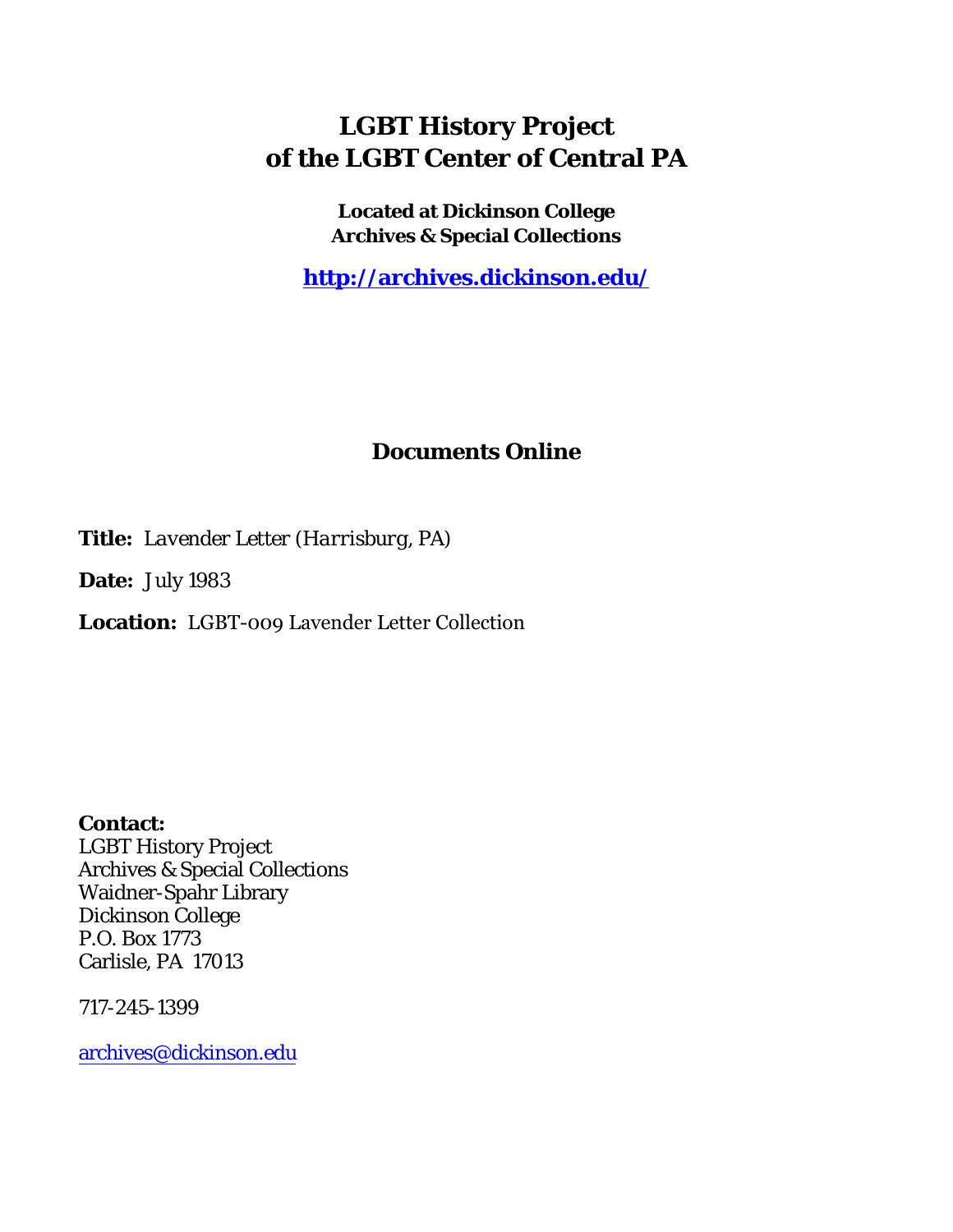\* Lavender Letter Vol. 1 Number <sup>4</sup> July, 1983 A CALENDAR OF EVENTS FOR, BY AND ABOUT LESBIAN WOMEN, IN THE CENTRAL PENNSYLVANIA AREA. FRIDAY AND SATURDAY, July 1 and 2— 10pm... Wind and Wood at Tavern. SUNDAY, July 3— 3pm-8pm... Wind and Wood at Central Hotel, Mt. Joy. SUNDAY, JULY 3- 5pm...Mass at the Friends Meeting House, 6th and Herr, Hbg. Followed by activities at the Riverfront Park. Call Father Sawdy 238-5380 for more information. TUESDAY, JULY 5- 7pm...Harrisburg NOW Regular chapter meeting in the PSSU basement conference room. WEDNESDAY, July 6- 9:30pm... Wind and Wood at Salty Dawg. THURSDAY, JULY 7- 7pm...Lancaster GAYRAP group (m-f) meets at the Unitarian Center of Lancaster. Topic: Aids. FRIDAY AND SATURDAY, July <sup>8</sup> and 9th-- 9:30pm.... Wind and Wood at "Scarlet D", Mifflinburg. SUNDAY, July 10— 6pm... Wind and Wood at "Scarlet", Mifflinburg. JULY 10- 8am-2pm...MCC Harrisburg Flea Market at the Harrisburg Drive-In (Route 22). Come shop and/or donate your unneeded things. Call 232-3751 for more info. SUNDAY JULY 10th- 7:30pm... Dignity Anniversary Dinner and Dancing at The Railroad House in Marietta. Cocktails 7:30pm. Cash Bar, Dinner 8pm. \$15.00 per person. Must have reservations by July 6th. Call John F. 652-6570 for more info. MONDAY, JULY 11- Support group for Gay and Lesbian couples. Call T.G. 238-4368 for time and place. THURSDAY, JULY 14- 7:30pm. MCC Lancaster Movie Night. Lancaster Unitarian Center. FRIDAY, JULY 15th- 7:30pm... Dignity 8th Anniversary Mass and champagne reception at the Harrisburg Civic Club, 621 N. Front St. Speaker John Hager, Former Dignity Regional Director, running for Director of the Nat'l Organization. Call Kate 367-1263 for more info. FRIDAY, July 15— 9:30pm. Wind and Wood at Treverton Shaft. SATURDAY, JULY 16- lpm-lOpm... GayRap picnic in Buch Miller Park, Lancaster. Call Helpline for more information 397-0691. SUNDAY, JULY 17- 12noon-?... Dignity Anniversary Picnic at Pine Grove Furnace State Park. Bring <sup>a</sup> picnic basket or something to share. For information and directions call Jon or Jeff, 234-4550. SUNDAY, JULY 17- 10:30am... Women's Center Feminist brunch. Bring fruit, cheese, or bread and conversation. Mixed group (straight and gay). Call women's center for this month's address: 233-4004. THURSDAY, JULY 21- 7pm... Lancaster GAYRAP (m-f) meets at the Unitarian Center of Lancaster. Topic: Political Activism. FRIDAY, July 22- 9:30pm... Wind and Wood at Teeverton Shaft. SATURDAY, JULY 23- 7pm... Lancaster Pot Luck. Get together for dinner and friendly conversation with women. Call Lancaster Helpline (397—0691) for information and location. SATURDAY, July 23rd and SUNDAY, July 24th—PA NOW state beard meeting at the Ramada Inn, Breezewood. Worksessions on Eliminating Racism, Stop Violence Against Women, Economic Justice, ERA Legislation and Electoral Politics, Reproductive Rights & Abortion Politics, Lesbian Rights and Education. For more info., call PA NOW 233-4037.

> We plan on sending L.L. out on <sup>a</sup> monthly basis. If you would care to receive your copy in the mail, please fill out this form and send it to the address below.

NAME\_\_\_\_\_\_\_\_\_\_\_\_\_\_\_\_\_\_ PHONE (optional)\_\_\_\_\_\_\_\_\_\_\_

ADDRESS

Mail to P.O. Box 1527, Harrisburg, PA 17105